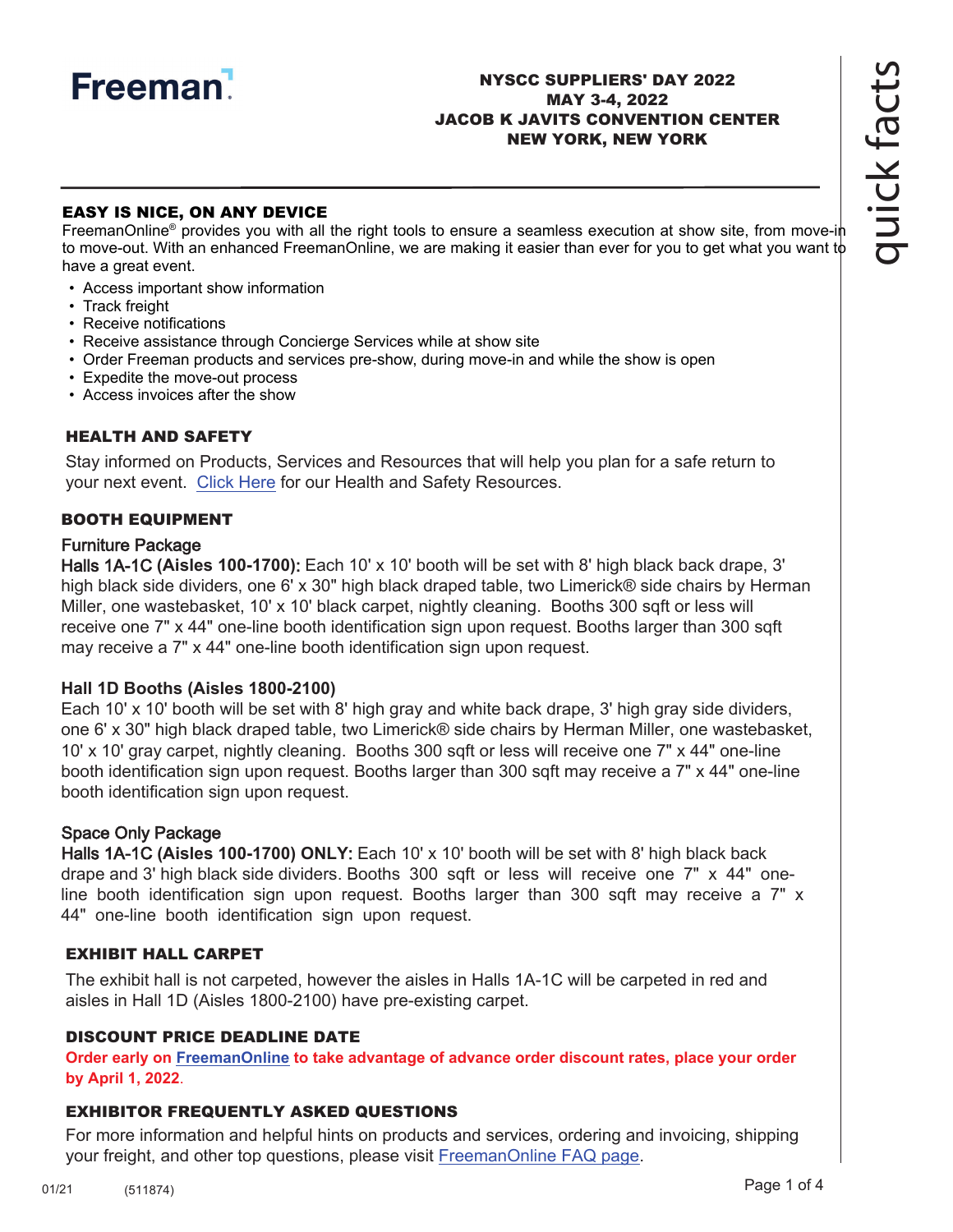# SHOW SCHEDULE EXHIBITOR MOVE-IN

| Friday<br>Saturday<br>Sunday | April 29, 2022<br>April 30, 2022<br>May 01, 2022 | $2:00$ PM $-$<br>8:00 AM -<br>NO MOVE-IN | 6:00 PM<br>4:00 PM | Only booths 400 sqft or larger<br><b>All Exhibitors</b> |
|------------------------------|--------------------------------------------------|------------------------------------------|--------------------|---------------------------------------------------------|
| Monday                       | May 02, 2022                                     | $8:00$ AM $-$                            | 6:00 PM            | All Exhibitors                                          |
| <b>EXHIBIT HOURS</b>         |                                                  |                                          |                    |                                                         |
| Tuesday                      | May 03, 2022                                     | $9:00$ AM $-$                            | $5:00$ PM          |                                                         |
| Wednesday                    | May 04, 2022                                     | $9:00$ AM $-$                            | $4:00$ PM          |                                                         |
| <b>EXHIBITOR MOVE-OUT</b>    |                                                  |                                          |                    |                                                         |
| Wednesday                    | May 04, 2022                                     | $4:00 \, \text{PM}$ -                    | 10:00 PM           |                                                         |
| Thursday                     | May 05, 2022                                     | $8:00 \, \text{AM}$ -                    | 12:00 PM           |                                                         |

# **We will begin returning empty containers once aisle carpet is removed.**

# EXHIBITOR SERVICE HOURS

Our Exhibitor Services team will be available from 8am - 5pm from the first day of Exhibitor Move-in to the last day of Exhibitor Move-out. Hours may be extended the day before show open and the day of show close to assist with additional exhibitor needs.

# DISMANTLE AND MOVE-OUT INFORMATION

All exhibitor materials must be removed from the exhibit facility by Thursday, May 05, 2022 at 12:00 PM. To ensure all exhibitor materials are removed from the exhibit facility by the Exhibitor Move-Out deadline, please have all carriers check-in by Thursday, May 05, 2022 at 10:00 AM. In the event your selected carrier fails to show on final move-out day, Freeman reserves the right to re-route your freight onto another carrier.

# POST SHOW PAPERWORK AND LABELS

Our Exhibitor Support Department will gladly prepare your outbound Material Handling Agreement and labels in advance. Complete the Outbound Shipping form and your paperwork will be available at show site. Be sure your carrier knows the company name and booth number when making arrangements for shipping your exhibit at the close of the show.

# EXCESSIVE TRASH AND BOOTH ABANDONMENT

Any excessive trash which consists of display materials, carpet, padding, crates and/or pallets will be disposed of and charged both a handling fee and disposal fee during move-in. Excessive booth materials and/or literature left in the booth at the end of the published exhibitor move-out that is not labeled for an outbound shipment will be considered abandoned and deemed as trash. The exhibitor will be charged for the removal and disposal of these items. Charges may include Installation & Dismantle Labor, Forklift/Rigging Labor, and/or Dumpster Fee.

# SERVICE CONTRACTOR CONTACTS / INFORMATION:

# FREEMAN

[Contact Us](https://www.freemanco.com/store/faqs#contactUS)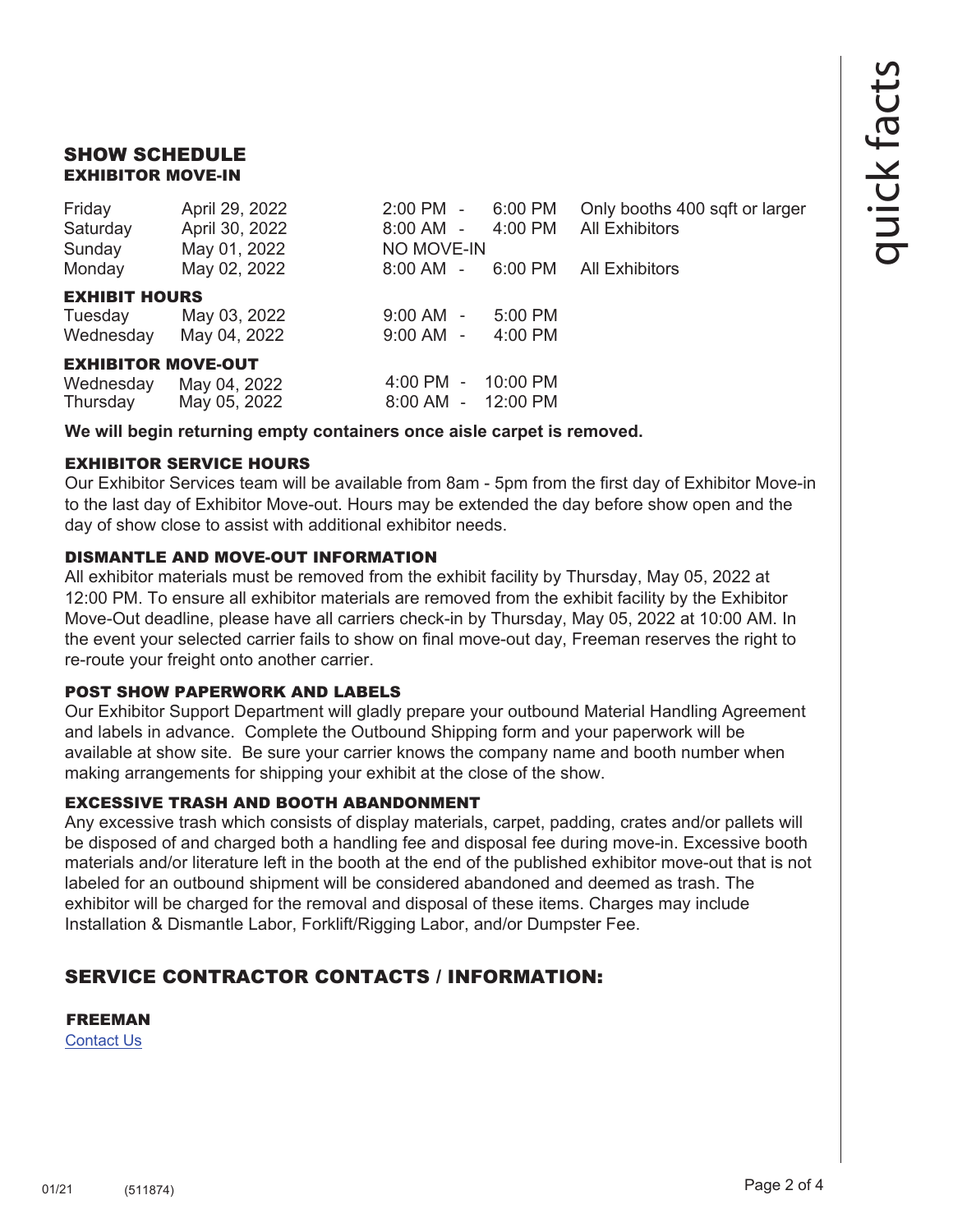### FREEMAN EXHIBIT TRANSPORTATION

(800) 995-3579 Toll Free US & Canada or +1 (512) 982-4187 or +1 (817) 607-5183 Local & International Shipping Services or fax +1 (469) 621-5810 or email exhibit.transportation@freeman.com

#### FREEMAN ONLINE®

**Take advantage of discount pricing by ordering online at [FreemanOnline](https://www.freemanco.com/store?utm_source=Forms&utm_medium=PDF) by April 1, 2022.** Using the enhanced Freeman Online, you will enjoy easy access to added features and functions as well as the high caliber of Freeman services you've come to expect - **before, during** and **after** your show.

To place online orders you will be required to enter your unique Username and Password. If this is your first time to use Freeman Online, click on the "**Create an Account**" link. To access Freeman Online without using the email link, visit [FreemanOnline.](https://www.freemanco.com/store?utm_source=Forms&utm_medium=PDF)

If you need assistance with Freeman Online please call Exhibitor Support at (888) 508-5054 Toll Free US & Canada or +1 (512) 982-4186 or +1 (817) 607-5000 Local & International.

### SHIPPING INFORMATION

Warehouse Shipping Address: Exhibiting Company Name / Booth # **NYSCC SUPPLIERS' DAY 2022** C/O FREEMAN 140 CENTRAL AVE, STE 130 KEARNY, NJ 07032

Freeman will accept crated, boxed or skidded materials beginning Wednesday, March 30, 2022, at the above address. Material arriving after April 21, 2022 will be received at the warehouse with an additional after deadline charge. Please note that the Freeman Warehouse does not accept uncrated freight (loose, pad-wrapped material and/or unskidded machinery), COD shipments, hazardous materials, freight requiring refrigerated or frozen storage, a single piece of freight weighing more than 5,000 pounds or a single piece of freight beyond the dimensions of 108" H x 93" W. Warehouse materials are accepted at the warehouse Monday through Friday between the hours of 8:00 AM - 3:30 PM. Certified weight tickets must accompany all shipments. If required, provide your carrier with this phone number: (888) 508-5054.

Show Site Shipping Address:

Exhibiting Company Name / Booth # **NYSCC SUPPLIERS' DAY 2022** C/O FREEMAN JACOB K JAVITS CONVENTION CENTER 369 12th AVE NEW YORK, NY 10001

Freeman will receive shipments at the exhibit facility beginning Friday, April 29, 2022. Shipments arriving before this date may be refused by the facility. Any charges incurred for early freight accepted by the facility are the responsibility of the Exhibitor. Certified weight tickets must accompany all shipments. If required, provide your carrier with this phone number: (888) 508-5054.

## **Please note: All materials received by Freeman are subject to Material Handling Charges and are the responsibility of the Exhibitor. This also applies to items not ordered through the Official Show Vendors. Refer to the material handling form for charges for the service.**

Please be aware that disposal of exhibit properties is not included as part of your material handling charges. Please contact Freeman for your quoted rates and rules applicable to disposal of your exhibit properties.